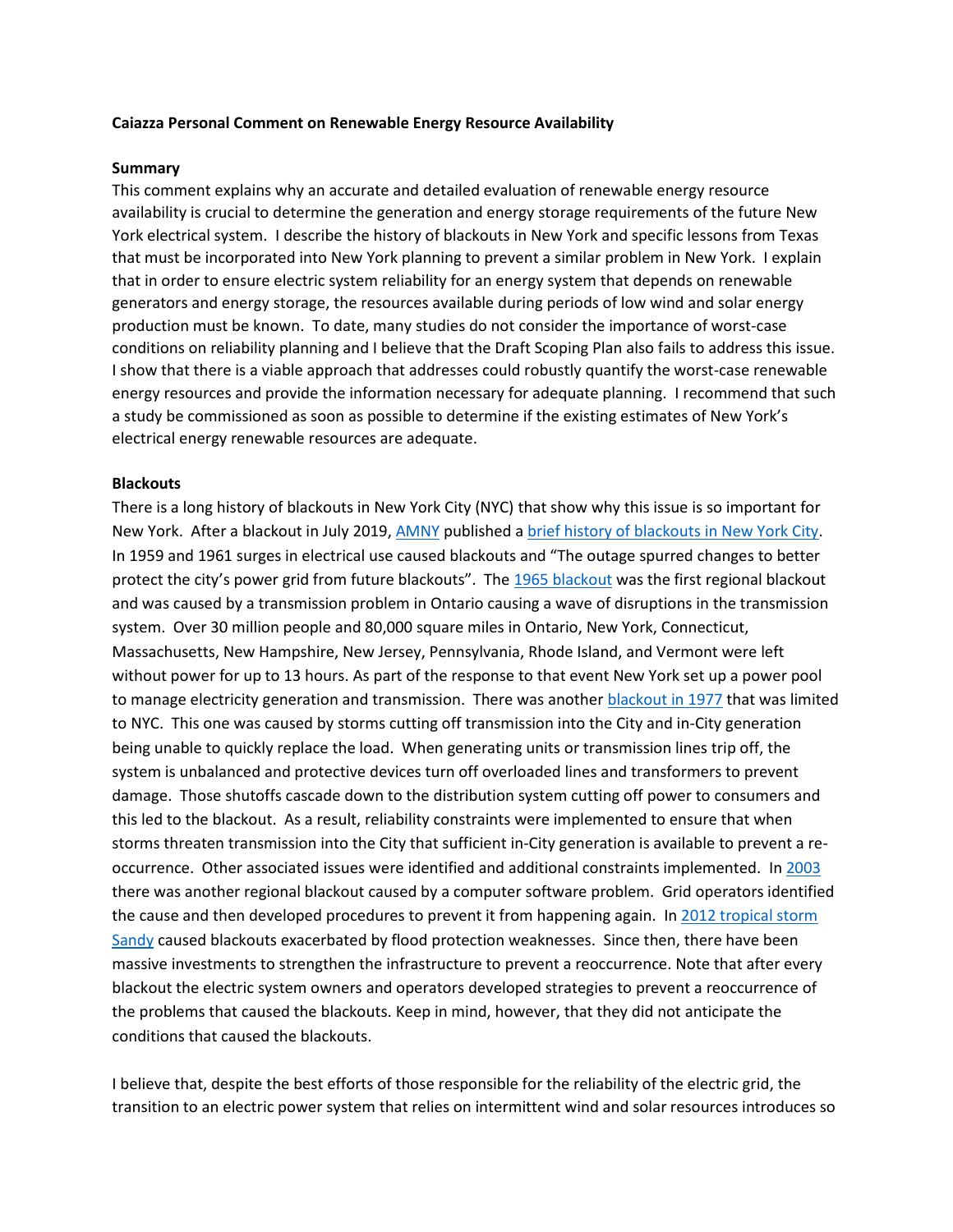many changes that it will be impossible to anticipate them all. As a result, grid resilience will decrease and blackouts are inevitable. For example, consider that a team of researchers from the University of Nottingham recently [addressed the effect of renewable energy resources](https://www.science.org/doi/10.1126/sciadv.abj6734) on power grid stability. The abstract from the paper states with my highlights added:

Contemporary proliferation of renewable power generation is causing an overhaul in the topology, composition, and dynamics of electrical grids. These low-output, intermittent generators are widely distributed throughout the grid, including at the household level. It is critical for the function of modern power infrastructure to understand how this increasingly distributed layout affects network stability and resilience. This paper uses dynamical models, household power consumption, and photovoltaic generation data to show how these characteristics vary with the level of distribution. **It is shown that resilience exhibits daily oscillations as the grid's effective structure and the power demand fluctuate. This can lead to a substantial decrease in grid resilience, explained by periods of highly clustered generator output. Moreover, the addition of batteries, while enabling consumer self-sufficiency, fails to ameliorate these problems.** The methodology identifies a grid's susceptibility to disruption resulting from its network structure and modes of operation.

### **Texas Blackout Lessons to Consider**

In February 2021 the Texas electric system suffered major blackouts.In brief, the ultimate cause of the blackouts and resulting problems in Texas was due to poor planning. The weather in Texas during the storm was [extreme](https://goldweather.wordpress.com/2021/02/21/the-week-the-south-froze-meteorological-context/) but not unprecedented. [Similar cold snaps](https://realclimatescience.com/2021/02/what-changed-in-texas/) occurred in 2011, 1991, 1990, 1989, 1983, 1963, and 1961 and there were electrical outages in 2011. Because there is [no apparent trend in](https://pragmaticenvironmentalistofnewyork.files.wordpress.com/2021/03/texas-daily-maximum-temperatures.jpg)  [low daily maximum temperatures,](https://pragmaticenvironmentalistofnewyork.files.wordpress.com/2021/03/texas-daily-maximum-temperatures.jpg) climate change was not a factor. This was a weather event.

While [there have been reports](https://www.washingtonpost.com/nation/2021/02/18/winter-storm-deaths/) that dozens of deaths are tied to the storm in Texas, experts say the death toll is likely far larger. In addition, the [blackouts cost](https://www.vox.com/22308149/texas-blackout-power-outage-winter-uri-grid-ercot) the state economy upward of  $$130$  billion in [damages and losses,](https://www.accuweather.com/en/winter-weather/damages-from-feb-snowstorms-could-be-as-high-as-155b/909620) and some people who did have power saw their bills [spike by thousands of dollars.](https://www.vox.com/2021/2/20/22292926/texas-high-electric-bills-winter-storm-griddy) Grid operators say that the situation could actually have been a lot worse, with the system [minutes](https://www.nbcdfw.com/investigations/ercot-texas-was-4-minutes-and-37-seconds-away-from-a-blackout-that-could-have-lasted-)  [away from a months-long blackout.](https://www.nbcdfw.com/investigations/ercot-texas-was-4-minutes-and-37-seconds-away-from-a-blackout-that-could-have-lasted-)

Chuck DeVore explains that poor planning led t[o two problems](https://wattsupwiththat.com/2021/03/02/chuck-devore-texas-blackouts-heres-the-truth-about-why-they-happened-and-what-we-have-to-do-next/) that caused the blackouts but policy failures over many years were the root cause. He states that "had every Texas generator powered by natural gas, coal, nuclear and hydro operated at full output during the height of the storm's demand, Texas still would have experienced planned blackouts". The policy failure that led to this situation is that "Federal and state tax policy have encouraged the overbuilding of wind, and to a lesser extent, solar power, resulting in cheap, subsidized power flooding the Texas grid" and that in turn has discouraged building new natural gas power plants and keeping existing coal and gas plants on-line. Clearly the extremely cold weather did reduce wind turbine output and it also affected fossil and nuclear output. The more worrisome problem for me is that as ERCOT struggled to keep the lights on, "the grid became unstable, tripping additional power plants offline to protect their massive generators from destructive interaction with a fluctuating line frequency". This appears to have been largely caused by large fluctuations in wind output. "As ERCOT issued the order to start load shedding – rotating blackouts – some of the darkened circuits included vital oil and gas infrastructure. This uncoordinated move starved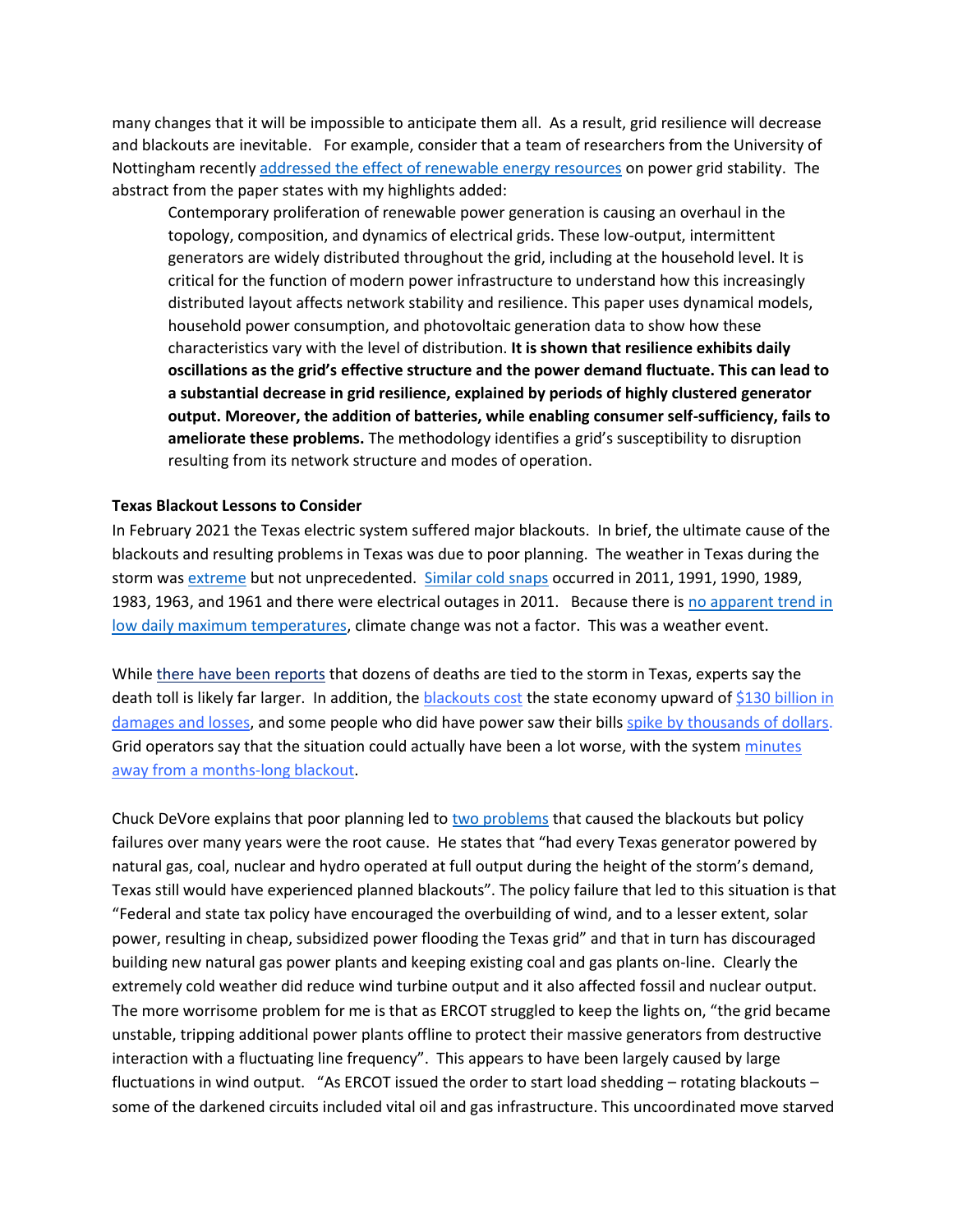natural gas power plants of their fuel – leading to a further loss of power and the widespread and incorrect rumor that wellhead and pipeline freeze off contributed to the disaster." I am very confident that the NY electric system is resilient to current extreme weather conditions but I worry about major changes to the electric generating mix away from current and recent levels of dispatchable nuclear and fossil-fired generation.

Clearly the Texas electricity market failed to provide adequate resiliency for these conditions. I agree with Becky Klein, former commissioner and chairman of the Public Utility Commission of Texas who [writes](https://c3newsmag.com/what-really-happened-in-texas/) that the questions that need to be considered now are:

- Are we prepared to pay more for electricity and water to ensure higher levels of reliability?
- And if so, how much more?
- How can we be better prepared for "outlier" events, regardless of their probability? The Climate Action Council has not confronted these questions.

# **The Renewable Energy Resource Availability Problem**

I believe that there are two problems with the Draft Scoping Plan that have to be addressed as New York transitions its electric system to one dependent upon renewables. The first is inadequate recognition how peak load considerations must be the primary driver of reliability planning. The second is the focus of this comment. In the future, the availability of renewable energy resources must be known accurately in order to have any hope to plan for the worst-case conditions.

New York has very stringent reliability standards that include a parameter called loss of load expectation (LOLE). LOLE is [generally defined](https://www.nyiso.com/documents/20142/2248481/2021-2030-Comprehensive-Reliability-Plan.pdf/99a4a589-7a80-13f6-1864-d5a4b698b916) as the expected (weighted average) number of days in a given period (e.g., one study year) when for at least one hour from that day the hourly demand is projected to exceed the zonal resources (event day). Within a day, if the zonal demand exceeds the resources in at least one hour of that day, this will be counted as one event day. The New York criterion is that the LOLE not exceed one day in 10 years, or LOLE < 0.1 days/year.

I think there is a serious disconnect between many aspects of the Draft Scoping Plan and most academic studies of electric resiliency that are relevant to New York reliability planning. In order to accurately estimate the one in ten-year limit a long evaluation period is needed to develop an accurate and robust estimate of the worst-case conditions. The Draft Scoping Plan relies on an electrification strategy using intermittent wind and solar. The strategy includes elements that have been proposed as viable components without adequately taking the worst-case availability situation. For example, micro grids consisting of a solar array and battery system have been proposed that are claimed to [boost self](http://humnetlab.berkeley.edu/wp-content/uploads/2020/02/Halu_galley_arda9pages.pdf)[sufficiency.](http://humnetlab.berkeley.edu/wp-content/uploads/2020/02/Halu_galley_arda9pages.pdf) From what I can see micro grid proponents claim that they are viable solutions using inadequate average or annual total generation and load profiles. In the [paper](http://humnetlab.berkeley.edu/wp-content/uploads/2020/02/Halu_galley_arda9pages.pdf) that claimed microgrids boost self-sufficiency, demand and generation profiles were based on a 36-month data set and 17 month data set. It is very likely that energy storage sized to work based on those data periods will be inadequate over a longer time period. As a result, the grid will have to pick up the slack complicating worst-case grid resiliency planning.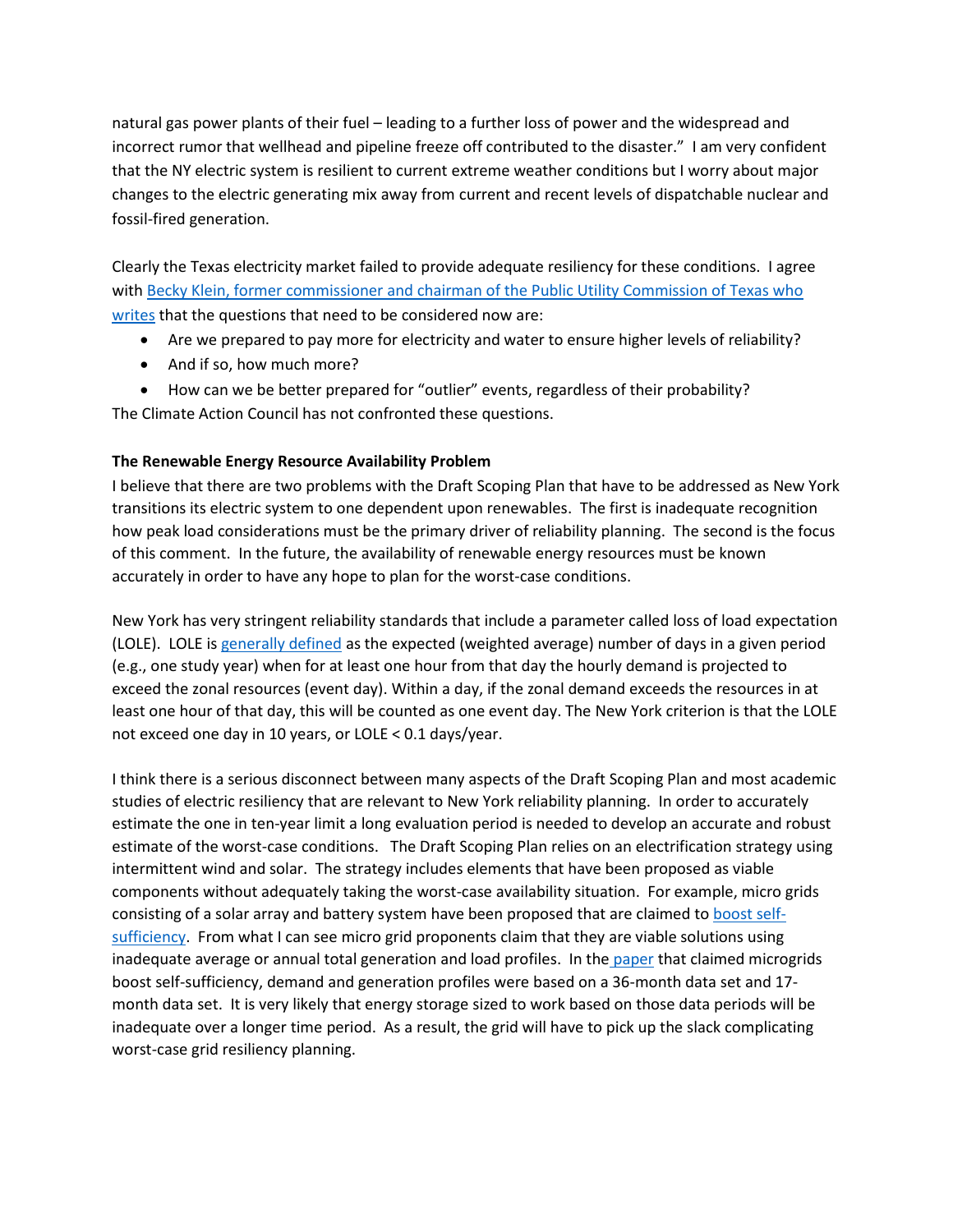The focus of this comment is what is an adequate analysis of renewable resource availability. Fortunately, the NYIS[O Climate Change Impact and Resilience Study](https://www.nyiso.com/documents/20142/15125528/02%20Climate%20Change%20Impact%20and%20Resilience%20Study%20Phase%202.pdf/89647ae3-6005-70f5-03c0-d4ed33623ce4) ("Resilience Study") lays the foundation to start to address this question in New York. While it is a start, I maintain that further work is necessary.

### **New York Reliability Planning**

According to th[e 2020 NYISO Reliability Needs Assessment](https://www.nyiso.com/documents/20142/2248793/2020-RNAReport-Nov2020.pdf/64053a7b-194e-17b0-20fb-f2489dec330d): "The New York system is deemed to have sufficient resources if the probability of an unplanned disconnection of firm load (loss of load expectation, or "LOLE") is equal to or less than the standard of once in every 10 years or 0.1 events per year." Note that the Texas data indicate that conditions similar to those that caused the blackouts exceed this standard. As a result, the New York energy planning process should evaluate renewable resources based on the LOLE standard.

A primary concern of the Power Generation Advisory panel should be how to maintain the current levels of reliability during the transition to a zero-emissions electric grid. I believe that diversity, redundancy, flexibility, dependability, and resiliency are key components of a reliable and affordable system. The [Draft New York State Energy Plan and Draft Environmental Impact Statement dated December 2001](https://pragmaticenvironmentalistofnewyork.files.wordpress.com/2021/02/2002-nys-energy-plan.pdf) sets the bar: "Greater diversity in the types of fuel used for energy production could benefit all market participants, ensuring adequate fuel supplies and dampening price volatility."

Unfortunately, the New York trends for all components of reliability are towards increasing risk. Fuel diversity in New York has already been reduced. In 2001, New York electricity was generated 16% by coal, 27% by natural gas, 11% by oil, 16% by hydro, 28% by nuclear, 0% by wind and solar and 2% by other sources. In 2019, New York electricity was generated 38% by natural gas, 23% by hydro, 33% by nuclear, 3% by wind and solar and 2% by other sources. One key aspect of redundancy and resiliency is the ability to store fuel on-site so the facility can run for weeks. That is a feature of coal, oil, hydro and nuclear but those resources are used much less than in 2001. It is also important to be able to transport and deliver fuel in different ways which is another feature of coal and oil that has disappeared. Although activists claim that wind and solar are flexible - I disagree. Wind and solar power are utterly dependent upon the vagaries of weather so cannot be called flexible. They certainly are not dependable without additional energy storage and grid support services that markedly increase the cost. The claim that wind and solar are more resilient to massive outages is absurd given that every night with calm winds causes an outage of both of these generating resources. Furthermore, solar panels and wind turbines are more fragile to extreme weather and thus less resilient.

### **Description of the Problem**

Both E3 in thei[r presentation to the Power Generation Advisory Panel on September 16](https://climate.ny.gov/-/media/CLCPA/Files/2020-09-16-Power-Generation-Advisory-Panel-Presentation.pdf) and the Analysis Group in thei[r September 10, 2020](https://www.nyiso.com/documents/20142/15125528/02%20Analysis%20Group%20Climate%20Change%20Phase%20II.pdf/251bbf99-0552-17c9-e148-7fdee5c7530b) presentation to NYISO described what I maintain is the ultimate problem. They explained that in order to meet the CLCPA emissions reduction goals that a resource category that provides firm, dispatchable and zero-emissions generation is needed. The Analysis Group labels these resources as dispatchable and emissions‐free resources ("DE Resources") but gives no specific examples. On the other hand, E3 gives examples such as "such as bioenergy, synthesized fuels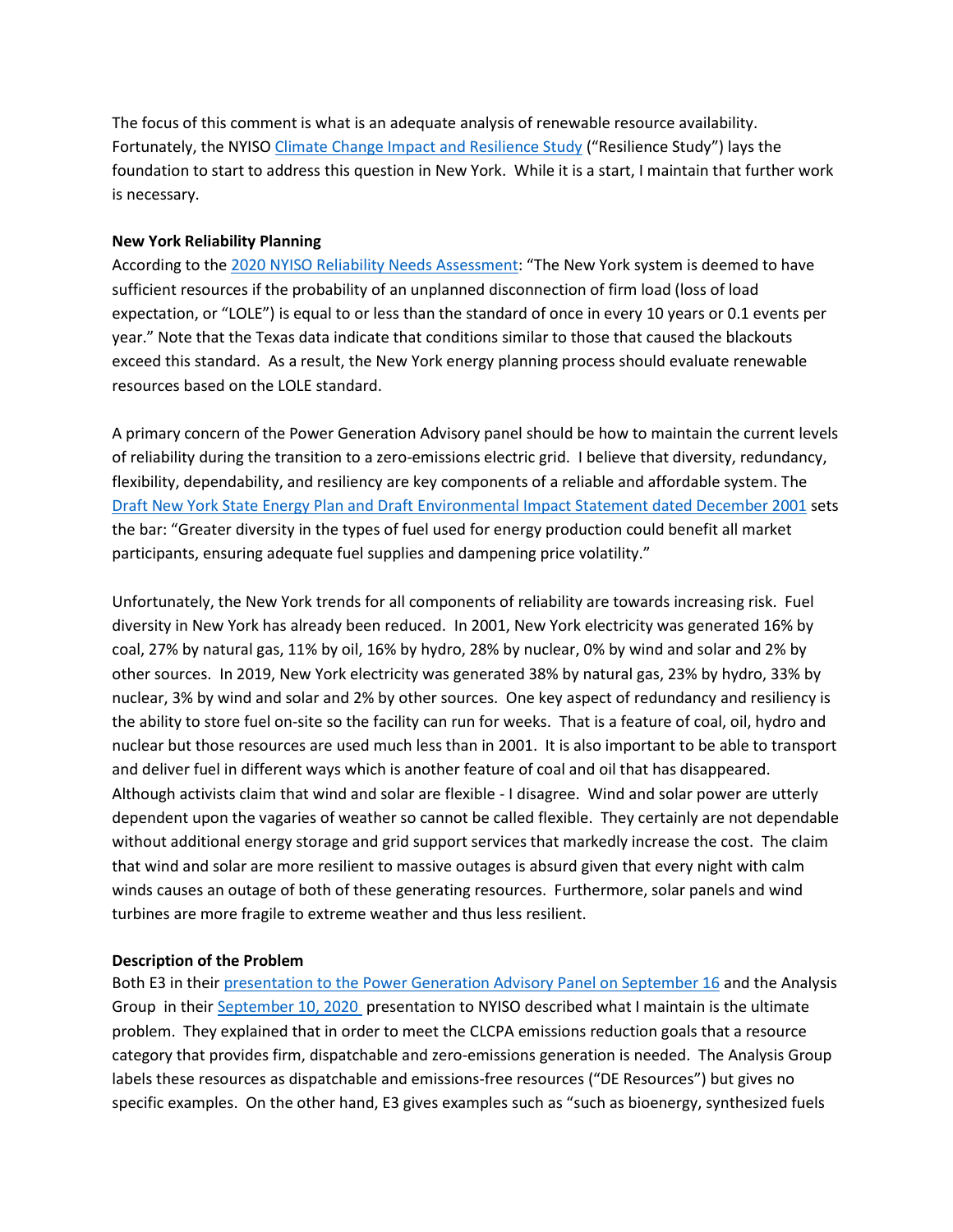such as hydrogen, hydropower, carbon capture and sequestration, and nuclear generation". The [International Energy Agency](https://www.iea.org/about) (IEA) recently published "[Special Report on Clean Energy Innovation](https://webstore.iea.org/energy-technology-perspectives-2020-special-report-on-clean-energy-innovation)" that classified the technology readiness level of the technologies that could possibly be both dispatchable without GHG emissions. The **bottom line** is that none of the E3 examples of firm, dispatchable and zeroemissions technologies are close to being ready for adoption except nuclear and hydro which I believe are unlikely to provide any meaningful additional support for New York.

The Resilience Study does a good job outlining the difficulties of the challenge of this problem. They explained the criteria used to "establish a system that; (1) has demand consistent with the Climate Change Phase I Study, (2) has a set of resources that comply with the requirements of the CLCPA, and (3) that meets electricity demand in every hour all year." They went on to explain the uncertainties for these initial "starting point" resources:

- The New York power system is currently heavily dependent on natural gas fired generating units to provide energy, to be available during high load hours, to provide critical reserves on the system, and to be able to ramp up and downs on timescales of seconds, minutes, hours, and days to manage net load variability. At least as currently configured and fueled, these resources cannot operate in 2040;
- Even retaining existing low-carbon (nuclear, hydro) resources, there is an enormous amount of energy and capacity needed to meet projected demand in 2040;
- Currently‐available and reasonably economic resources available to make up the zonal and system‐wide energy deficits include solar and wind resources, yet their availability is uncertain and somewhat unpredictable. In fact, data reviewed for this report reveal that there would be long (multi-day) "lulls" in production from these resources. This means that almost no quantity of nameplate capacity from these resources is sufficient to meet demand in all hours of the year;
- Energy storage resources that are currently and expected to be available can fill part, but not all of the gap needed to maintain system reliability;
- There is a void that will need to be filled with technologies and/or fuels that at the scales that would be required ‐ are currently neither proven nor economic; and
- There is no doubt a major amount of technological change that will happen over the next twenty years, rendering it very difficult to forecast a future resource set with reasonable confidence.

On October 8, 2020 Kevin DePugh, Senior Manager for NYISO Reliability Planning, made [a presentation](http://www.nysrc.org/PDF/MeetingMaterial/ECMeetingMaterial/EC%20Agenda%20258/7.1.1%20Climate_Change_Phase_II_NYSRC_10-8-2020-Attachment%207.1.1.pdf) to the Executive Committee of the New York State Reliability Council that gave an overview of the Reliability Study and emphasizes the results in the context of reliability planning. He listed the following characteristics of the DE resource:

- Large quantity of DE Resource generation is needed in a small number of hours;
- DE Resource has low capacity factor (~12%) during the winter;
- DE Resource has only a 3.7% capacity factor in the summer;
- DE Resource is not needed at all during spring and fall;
- Substantial quantity of DE Resource capacity is needed, the energy need is minimal;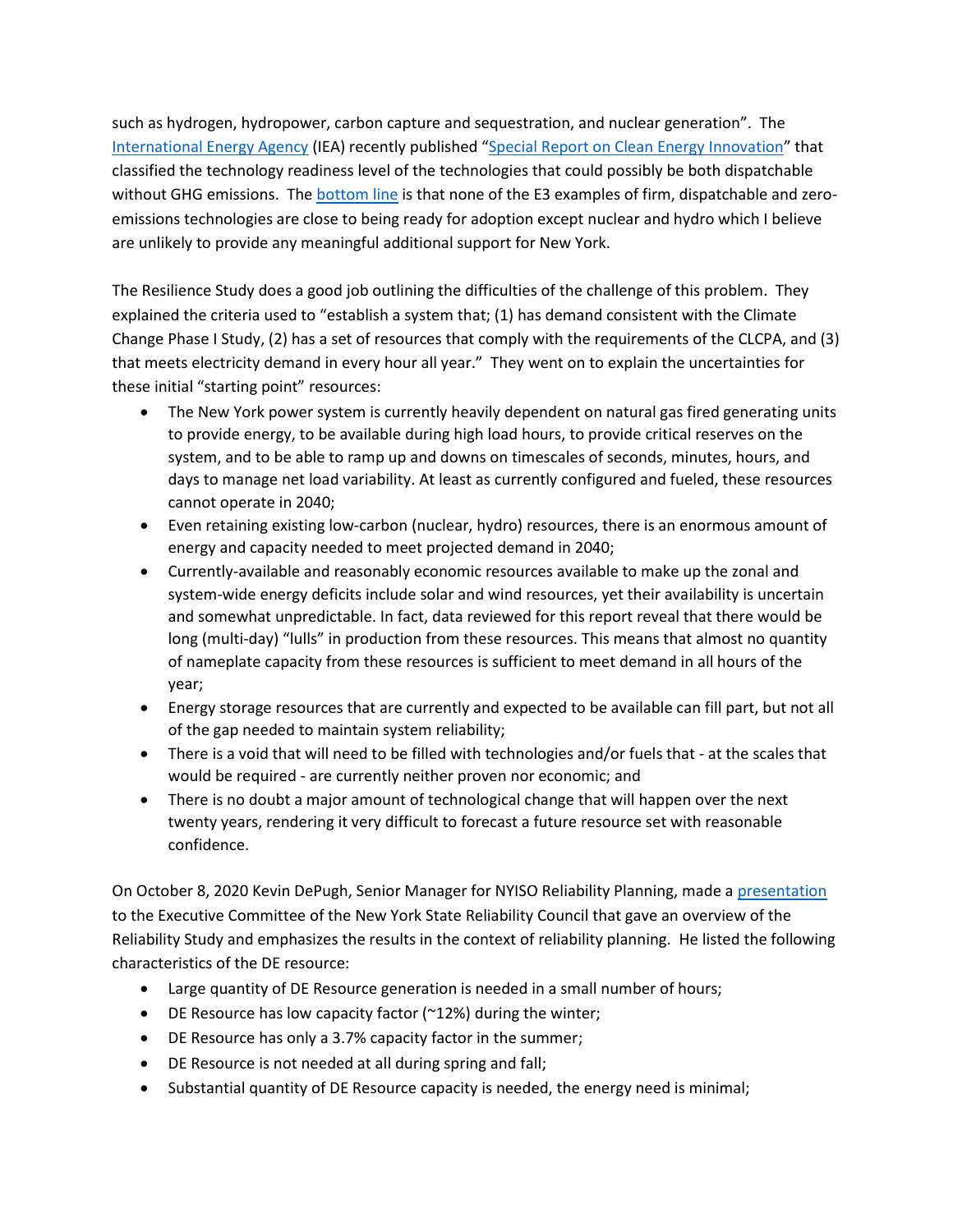- DE Resource must be able to come on line quickly, and be flexible enough to meet rapid, steep ramping need;
- On an average day, storage can meet evening peaks, but the DE Resource must generate if storage is depleted and renewable generation is low; and
- In the Winter CLCPA scenario, the DE Resource output across the state must increase from 362 MW (1.1% of DE Resource nameplate capacity) to27,434 MW (85.4% of name plate capacity) in six hours of the most stressed day.

To sum up this section, these are the resources that are necessary to prevent a New York blackout similar to the Texas blackout of 2021. Th[e International Energy Agency](https://www.iea.org/about) (IEA) recently published "[Special](https://webstore.iea.org/energy-technology-perspectives-2020-special-report-on-clean-energy-innovation)  [Report on Clean Energy Innovation](https://webstore.iea.org/energy-technology-perspectives-2020-special-report-on-clean-energy-innovation)" that classified the technology readiness level of the technologies that could possibly be both dispatchable without GHG emissions. Th[e bottom line](https://wp.me/p8hgeb-qr) is that there is nothing close to being ready for adoption that fulfills those requirements. If the Climate Action Council scoping plan does not develop a plan to ensure that these resources will be available as needed, then blackouts will occur.

There is a fundamental issue related to this resource. Even if the technology is available a robust estimate of renewable energy resource availability in the worst case is needed to determine how much of this resource as well as wind, solar and energy storage will be needed. I have submitted comments (describe[d here](https://wp.me/p8hgeb-dp) and [here\)](https://wp.me/p8hgeb-ph) as a party to the Department of Public Services (DPS) resource adequacy matters proceeding, docket [Case 19-E-0530,](http://documents.dps.ny.gov/public/MatterManagement/CaseMaster.aspx?MatterCaseNo=19-E-0530&submit=Search) arguing that a more comprehensive assessment of resource availability needs to be completed. I also raised the issue in comments to Power [Generation Advisory](https://pragmaticenvironmentalistofnewyork.files.wordpress.com/2022/03/caiazza-comments-to-power-generation-advisory-panel-on-the-enabling-initiatives-and-reliability-25-march-2021.pdf)  [Panel](https://pragmaticenvironmentalistofnewyork.files.wordpress.com/2022/03/caiazza-comments-to-power-generation-advisory-panel-on-the-enabling-initiatives-and-reliability-25-march-2021.pdf) last year. In brief, I believe that it is imperative to do an analysis of the availability of wind and solar resources in New York based on long-term meteorological data sets.

## **Wind and Solar Drought Climatology**

The critical consideration is the frequency, duration, and severity of periods when wind and solar resources are in "droughts" or low resource availability. There have been several recent applicable papers describing analyses to estimate the frequency and duration of periods with those conditions. The references section includes extracts from each of the papers described below.

Two recent papers looked just at wind resources. Ohlendorf and Schill (2020) analyzed the frequency and duration of low-wind-power events in Germany using 40 years of reanalysis data. They found that "low-wind-power events are less frequent in winter than in summer, but the maximum duration is distributed more evenly between months. While short events are frequent, very long events are much rarer." Leahy and McKeogh (2012) looked at wind variability in Ireland using a shorter period of meteorological observation data. They found that "Sustained 20-day periods corresponding to extremely low levels of wind generation are found to have return periods of around ten years in coastal areas." However, they also noted that "Persistent, widespread low wind speed conditions across the entire country are found to occur only rarely."

Other studies have looked at both wind and solar resources. Juasz et al., 2021 used 40 years of meteorological reanalysis data in Poland. They found that "that the probability of 'resource droughts' (periods when cumulative generation was less than arbitrary threshold) lasting one day is 11.5% for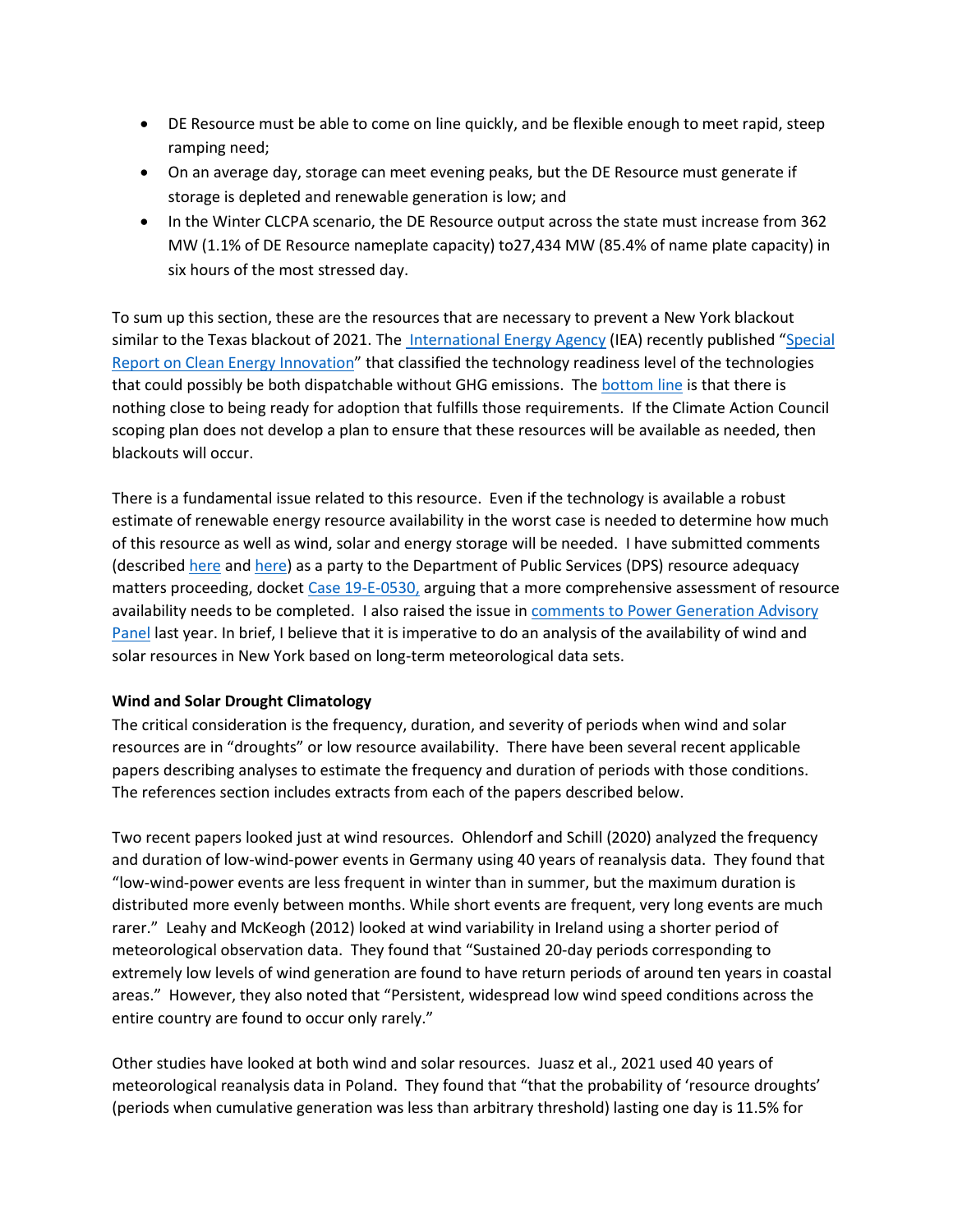solar resources, 21.3% for wind resources and only 6.2% if both resources are considered in a joint resource evaluation." Otero, et. al., 2021 (submitted manuscript) used meteorological reanalysis data for a 40-year period covering Europe. They showed that "moderate winter energy droughts of both low renewable production and high residual load occur every half a year, while summer events occur every 3.6 and 2.4 years (on average)." They went on to note that: "As expected, the occurrence of energy droughts tends to decrease with the degree of the severity of the energy drought, and moderate and extreme energy droughts showed longer return period for most countries."

Finally, (Brown et al., 2021) used a meteorological reanalysis database that covers 71 years from 1950 to 2020 to compare estimated weekly solar and wind availability against cooling and heating degree days as a proxy for electrical load over that entire period for the western United States. In a personal communication, Dr. Brown used that database to look at daily data in the Eastern Interconnect region to illustrate the expected return time for wind droughts. Figure 1 illustrates a potential product. It shows that a ten-day drought at the load level in the second column would have a return period of 3,653 days or once in ten years.



*Figure 1: Wind Generation Drought Frequency (Expressed as Return Period in Days). X-Axis is the intensity of the daily electrical energy generation drought. Excerpt at the lower end of the range shown for clarity.*

## **Recommendation**

In order to provide a robust estimate of the wind and solar availability during worst case conditions it is necessary to analyze as long a time period of historical meteorological data as possible. Fortunately, meteorological reanalysis descriptive data generated by modern weather forecast models but using original data from decades ago is available for this application. Th[e ERA5 global reanalysis](https://rmets.onlinelibrary.wiley.com/doi/full/10.1002/qj.3803) data base provides hourly estimates of a large number of atmospheric, land and oceanic climate variables. The data cover the Earth on a 30km grid and resolve the atmosphere using 137 levels from the surface up to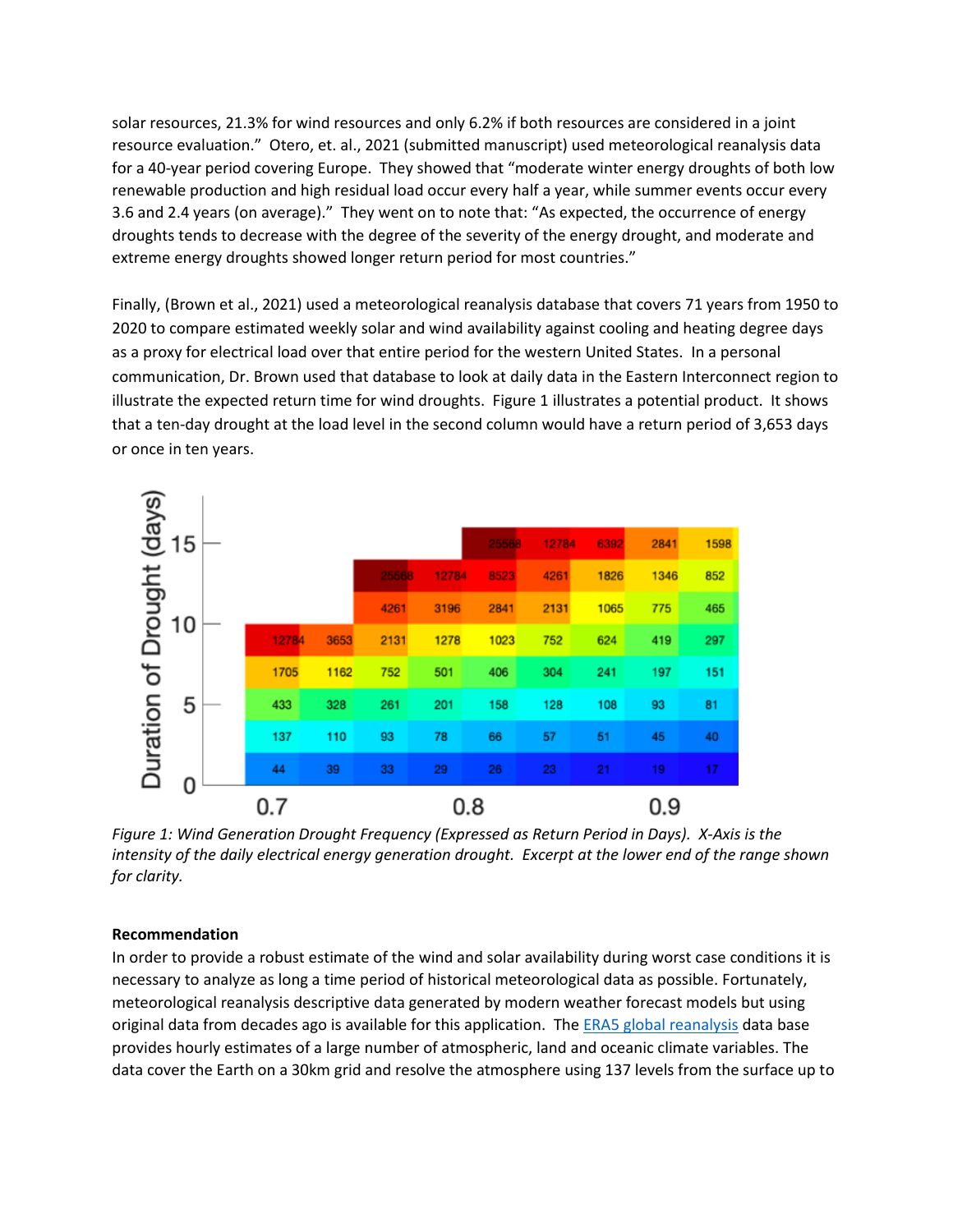a height of 80km. As shown by the papers described above, these data can be used to estimate wind and solar resource availability.

I strongly recommend an analysis in New York using the complete (1950 to present) ERA5 meteorological database to determine the frequency and duration of renewable resource droughts in order to estimate the appropriate worst case. The goal of the project would be three-fold:

- Determine historical intensity, frequency, duration and seasonality of wind and solar droughts in New York.
- Identify co-occurrence of wind and solar droughts with high demand periods (heating/cooling degree days)
- Interpret the droughts and high demand periods: seasonal, weather regimes, interannual variability (e.g. El Niño-Southern Oscillation), multi-decadal climate regimes, and trend associated with global warming

I have looked into projects to get this critically needed work done. I have corresponded with Brown and his team about doing work centered on New York. However, his schedule in 2022 precludes him from doing the work so he is not an option. I asked Dr. Judith Curry at Climate Forecast Applications Network (CFAN) if she would be interested and she has stated she is willing to do an analysis to determine the frequency and duration of wind and solar droughts in New York.

The CFAN approach would be similar to the recent studies cited above. The New York reliability needs experts need to define criteria of interest (e.g., daily wind speeds less than 10 mph). CFAN would then search the reanalysis record for the frequency and duration of those conditions and assess the meteorologic conditions associated with the wind and solar droughts and anomalously high demand for electricity. The actual scope of the project must be determined by New York reliability needs experts. In my discussions we agreed on the following for a proposed New York analysis:

- Use ERA wind, solar radiation, and temperature data from 1950 to present (19-mile horizontal resolution)
	- $\circ$  Define relevant thresholds for extreme events: wind e.g. 2%, 5%, 10% of capacity; 4 m/s cut in speed; above 80<sup>th</sup> percentile for heat/cold events
	- $\circ$  Evaluate intensity, duration (2-10 days), frequency and event seasonality
	- o Spatial correlations in the targeted regions for extreme events
- Region: NY ISO (plus ISO-NE, PJM, NPCC?)

# **Conclusion**

It is critically important to accurately determine the availability of wind and solar resources for New York and surrounding areas that may be called on to provide renewable energy to the state. That analysis must use as long a period as possible and consider wind and solar resources simultaneously. The Draft Scoping Plan assessment does not meet these criteria and studies by the NYISO have not used a reanalysis data base that extends the evaluation period by decades.

I have done enough research on the feasibility of the analysis that I am confident that a more appropriate estimate of worst-case resources is possible and I strongly recommend doing an analysis that uses date for as long a period as possible.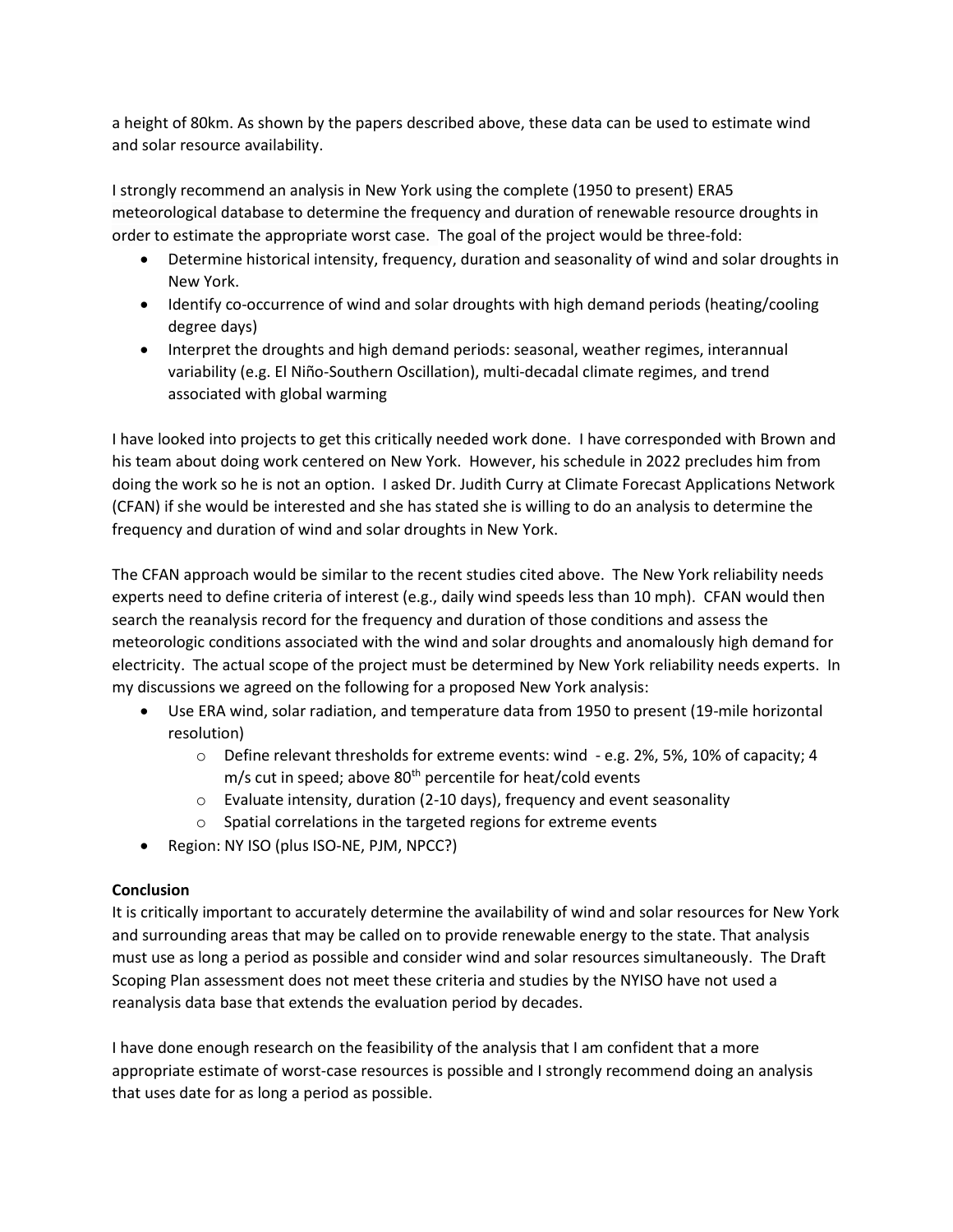I prepared this comment because I believe that an analysis of the availability of wind and solar resources in New York based on long-term meteorological data sets is necessary for reliability planning. I am a retired meteorologist who started working for Niagara Mohawk in 1981 and have continued to work in the New York electric generating industry continuously since then. I hav[e written extensively](https://wp.me/P8hgeb-ev) on implementation of the Climate Act because I believe the ambitions for a zero-emissions economy outstrip available renewable technology such that it will adversely affect [reliability](https://reformingtheenergyvisioninconvenienttruths.com/citizens-guide-to-the-new-york-climate-act/citizens-guide-to-the-climate-act-reliability-page/) an[d affordability,](https://reformingtheenergyvisioninconvenienttruths.com/citizens-guide-costs-and-benefits/) [risk](https://reformingtheenergyvisioninconvenienttruths.com/citizens-guide-implementation-strategy-risks-and-effects/)  safety, [affect lifestyles,](https://reformingtheenergyvisioninconvenienttruths.com/citizens-guide-implementation-strategy-risks-and-effects/) will have [worse impacts on the environment](https://reformingtheenergyvisioninconvenienttruths.com/citizens-guide-to-the-new-york-climate-act/citizens-guide-integration-analysis-strategies-environmental-impacts/) than the purported effects of climate change in New York, and [cannot measurably affect global warming](https://reformingtheenergyvisioninconvenienttruths.com/citizens-guide-effects-on-global-warming-page/) when implemented. The opinions expressed in this document do not reflect the position of any of my previous employers or any other company I have been associated with, these comments are mine alone.

------------------------------------------------------------------------------------------------------------------------------------------

Roger Caiazza [Pragmatic Environmentalist of New York](https://wp.me/P8hgeb-2) [NYpragmaticenvironmentalist@gmail.com](mailto:NYpragmaticenvironmentalist@gmail.com) Liverpool, NY

### **References (Available Upon Request)**

Brown. P, D.J. Farnham, and K Caldeira, 2021: Meteorology and climatology of historical weekly wind and solar power resource droughts over western North America in ERA5. SN Applied Sciences (2021) 3:814[, https://doi.org/10.1007/s42452-021-04794-z](https://doi.org/10.1007/s42452-021-04794-z)

Abstract: Wind and solar electricity generation is projected to expand substantially over the next several decades due both to rapid cost declines as well as regulation designed to achieve climate targets. With increasing reliance on wind and solar generation, future energy systems may be vulnerable to previously underappreciated synoptic-scale variations characterized by low wind and/or surface solar radiation. Here we use western North America as a case study region to investigate the historical meteorology of weekly-scale "droughts" in potential wind power, potential solar power and their compound occurrence. We also investigate the covariability between wind and solar droughts with potential stresses on energy demand due to temperature deviations away human comfort levels. We find that wind power drought weeks tend to occur in late summer and are characterized by a mid-level atmospheric ridge centered over British Columbia and high sea level pressure on the lee side of the Rockies. Solar power drought weeks tend to occur near winter solstice when the seasonal minimum in incoming solar radiation cooccurs with the tendency for mid-level troughs and low pressure systems over the U.S. southwest. Compound wind and solar power drought weeks consist of the aforementioned synoptic pattern associated with wind droughts occurring near winter solstice when the solar resource is at its seasonal minimum. We find that wind drought weeks are associated with high solar power (and vice versa) both seasonally and in terms of synoptic meteorology, which supports the notion that wind and solar power generation can play

complementary roles in a diversified energy portfolio at synoptic spatiotemporal scales over western North America.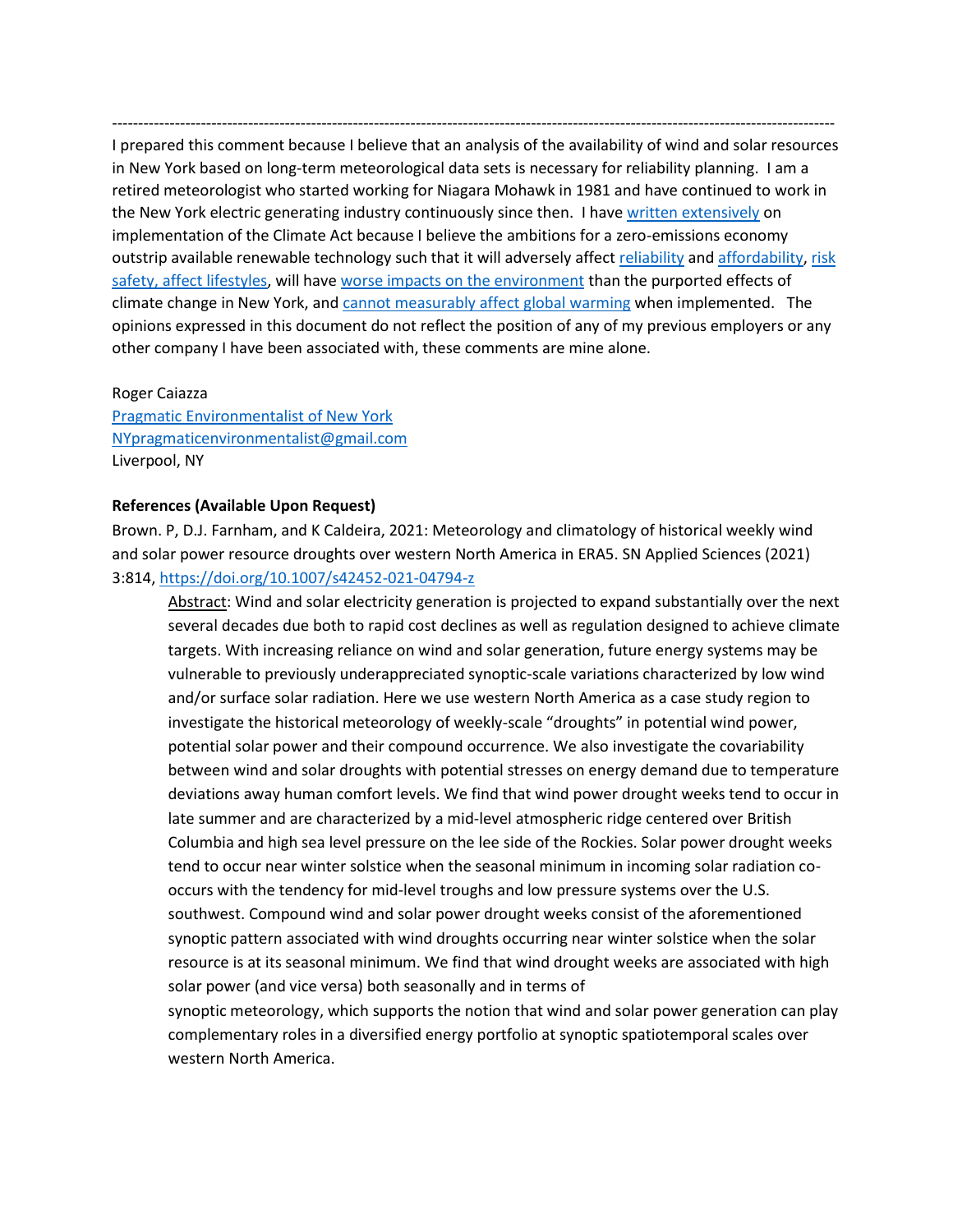Jurasz, J.; Mikulik, J.; Da˛bek, P.B.; Guezgouz, M.; Ka´zmierczak, and B. Complementarity, 2021: 'Resource Droughts' of Solar and Wind Energy in Poland: An ERA5-Based Analysis. Energies 2021, 14, 1118.

### <https://doi.org/10.3390/en14041118>

Abstract: In recent years, Poland has experienced a significant increase in the installed capacity of solar and wind power plants. Renewables are gaining increasing interest not only because of Poland's obligations to European Union policies, but also because they are becoming cheaper. Wind and solar energy are fairly-well investigated technologies in Poland and new reports are quite frequently added to the existing research works documenting their potential and the issues related to their use. In this article, we analyze the spatial and temporal behavior of solar and wind resources based on reanalysis datasets from ERA5. This reanalysis has been selected because it has appropriate spatial and temporal resolution and fits the field measurements well. The presented analysis focuses only on the availability of energy potential/resources, so characteristics intrinsic to energy conversion (like wind turbine power curve) were not considered. The analysis considered the last 40 years (1980–2019) of available data. The Spearman coefficient of correlation was considered as a complementarity metric, and the Mann–Kendal test was used to assess the statistical significance of trends. The results revealed that: The temporal complementarity between solar and wind resources exists mostly on a seasonal scale and is almost negligible for daily and hourly observations. Moreover, solar and wind resources in joint operation exhibit a smoother availability pattern (assessed based on coefficient of variation). Further findings show that the probability of 'resource droughts' (periods when cumulative generation was less than arbitrary threshold) lasting one day is 11.5% for solar resources, 21.3% for wind resources and only 6.2% if both resources are considered in a joint resource evaluation. This situation strongly favors the growth of local hybrid systems, as their combined power output would exhibit lower variability and intermittency, thus decreasing storage demand and/or smoothing power system operation.

Leahy, P. and McKeogh, E. (2012) 'Persistence of low wind speed conditions and implications for wind power variability'. Wind Energy,<http://dx.doi.org/10.1002/we.1509>

Abstract: As the penetration of wind generation increases on power systems throughout the world, the effects of wind variability on power systems are of increasing concern. This study focuses on sustained occurrences of low wind speeds over durations ranging from one hour to twenty days. Such events have major implications for the variability of energy yields from wind farms. This in turn influences the accuracy of wind resource assessment. The frequency analysis techniques commonly used to study wind variability cannot represent the autocorrelation properties of wind speeds and thus provide no information on the probabilities of occurrence of such sustained, low wind events. We present two complementary methods for assessing wind variability, runs analysis and intensity-duration frequency analysis, both with emphasis on characterising the occurrence of continuous, extended periods (up to several days) of low wind speeds. Multi-annual time series of hourly wind speeds from meteorological stations in Ireland are analysed with both techniques. Sustained 20-day periods corresponding to extremely low levels of wind generation are found to have return periods of around ten years in coastal areas.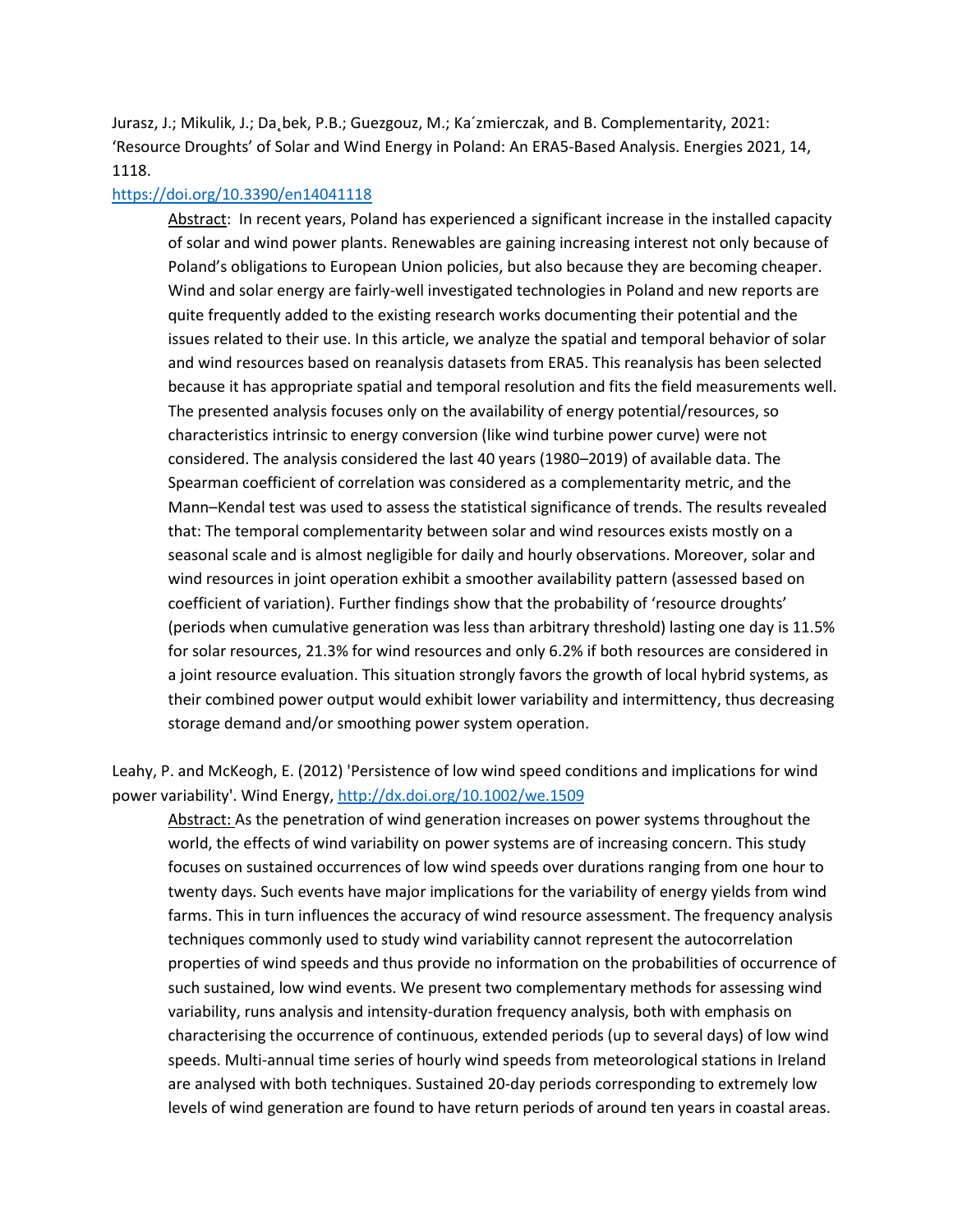Persistent, widespread low wind speed conditions across the entire country are found to occur only rarely.

Long term records of hourly surface wind speeds and directions from fourteen geographically dispersed stations in the Republic of Ireland were studied, starting from 1980.

Long periods of low wind speeds in the preprocessed, vertically extrapolated series were identified in the records through the technique of runs analysis. In order to perform the runs analysis, a threshold wind speed, *vt*, has to be selected first. Then the entire record is compared against the threshold. Values falling before the threshold are identified, and the durations of periods of sustained below-threshold speeds are recorded. The cumulative percentage frequency of wind speed remaining consistently below the threshold may then be calculated for any duration of interest [17].

Complementary to the runs analysis, intensity-duration-frequency methods allow return periods to be calculated for events of specific magnitude and duration from long series of measured values. Return periods are calculated for low wind speed events by means of intensity-durationfrequency analysis. The goal is to produce a relationship describing the magnitude of an occurrence of prolonged low wind speeds as a function of the event duration *D* and the recurrence interval or return period *Tr*.

Ohlendorf, N. and W. Schill, 2020: Frequency and duration of low-wind-power events in Germany. Environ. Res. Lett. 15 (2020) 08404,5<https://doi.org/10.1088/1748-9326/ab91e9>

Abstract: In the transition to a renewable energy system, the occurrence of low-wind-power events receives increasing attention. We analyze the frequency and duration of such events for onshore wind power in Germany, based on 40 years of reanalysis data and open software. We find that low-wind-power events are less frequent in winter than in summer, but the maximum duration is distributed more evenly between months. While short events are frequent, very long events are much rarer. Every year, a period of around five consecutive days with an average wind capacity factor below 10% occurs, and every ten years a respective period of nearly eight days. These durations decrease if only winter months are considered. The longest event in the data lasts nearly ten days. We conclude that public concerns about low-wind-power events in winter may be overrated, but recommend that modeling studies consider multiple weather years to properly account for such events.

Based on wind speeds and power curves, we derive an hourly aggregated time series of capacity factors for wind power in Germany. First, we take wind speeds at 50 m above surface from the MERRA-2 reanalysis dataset, which covers 40 years from 1980 to 2019, and extrapolate to hub heights2. Second, capacity factors of each MERRA-2 grid cell are calculated based on power curves of recently installed wind turbines. Third, we spatially aggregate these capacity factors using a weighting scheme that considers the current spatial distribution of onshore wind power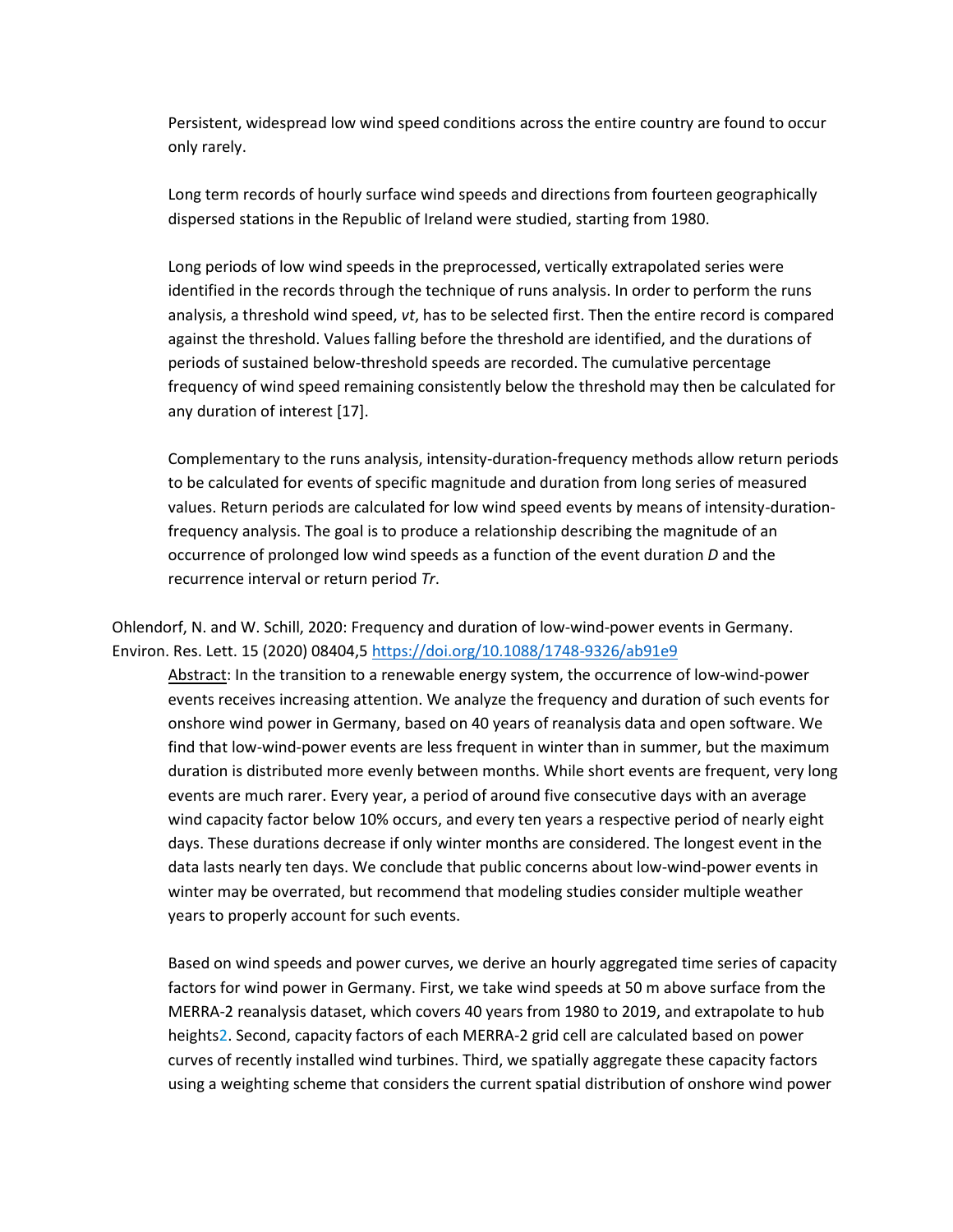capacity in Germany. Finally, we investigate the resulting time series of hourly aggregated capacity factors by applying a narrower and a wider definition of LWP events.

Otero, N., O. Martius, S. Allen, H. Bloomfield, and B. Schaefli, 2021: A copula-based assessment of renewable energy droughts across Europe, Manuscript has been submitted for publication in Renewable Energy (December 1, 2021).

Abstract: Meeting carbon-reduction targets will require thorough consideration of climate variability and climate change due to the increasing share of climate sensitive renewable energy sources (RES). One of the main concerns arises from situations of low renewable production and high demand, which can hinder the power system. We analysed energy droughts, defined as periods of low energy production (wind plus solar generation) or high residual load (demand minus production), in terms of two main properties: duration and severity. We estimated the joint return periods associated with energy droughts of residual load and power production. We showed that moderate winter energy droughts of both low renewable production and high residual load occur every half a year, while summer events occur every 3.6 and 2.4 years (on average). As expected, the occurrence of energy droughts tends to decrease with the degree of the severity of the energy drought, and moderate and extreme energy droughts showed longer return period for most countries. In general, we found a large variability across Europe in summer, with some countries (e.g. Italy) being more sensitive to energy droughts. Our results highlight the relevance of sharing RES during prolonged periods of low production and high demand.

We use daily time series of hourly European electricity demand, solar and wind power at country level for 27 countries (Table S1). The data sets created by Bloomfield et al. (2019b) are a reconstruction of energy indicators (i.e. en ergy demand, wind and solar power), based on the ERA5 reanalysis product (Hersbach, 2018) that covers the period 1979-2019.

The electricity demand was reconstructed based on a multiple linear regression model trained with observed national demand, in giga (10<sup>9</sup>) watts (GW), corresponding to two complete years (2016-2017), extracted from the ENTSOe transparency platform (ENTSOE, 2019). The regression model uses both weather-dependent and human-behaviour-dependent predictors (e.g. the day-of-the-week and long-term socioeconomic trends, Bloomfield et al., 2019b). The weatherdependent model parameters are heating-degree days (HDDs) and cooling-degree days (CDDs).

Wind power capacity factors were obtained from a physical model that uses bias-adjusted wind speeds (using the Global Wind Atlas as the 'truth') at an altitude of 100 m above ground from the ERA5 reanalysis (Bloomfield et al., 2019a). Calibrated wind speeds are then passed through a power-curve to convert to wind power capacity factors. Different power-curves are used for different grid cells of the underlying climate data set: three turbine classes are retained, Class 1, 2 and 3. The choice of the turbine class per grid cell is dependent on the long-term average wind power generation. The three different turbine curves 135 allow the maximum potential to be extracted from each grid-cells wind speeds. Country-level wind power generation is calculated